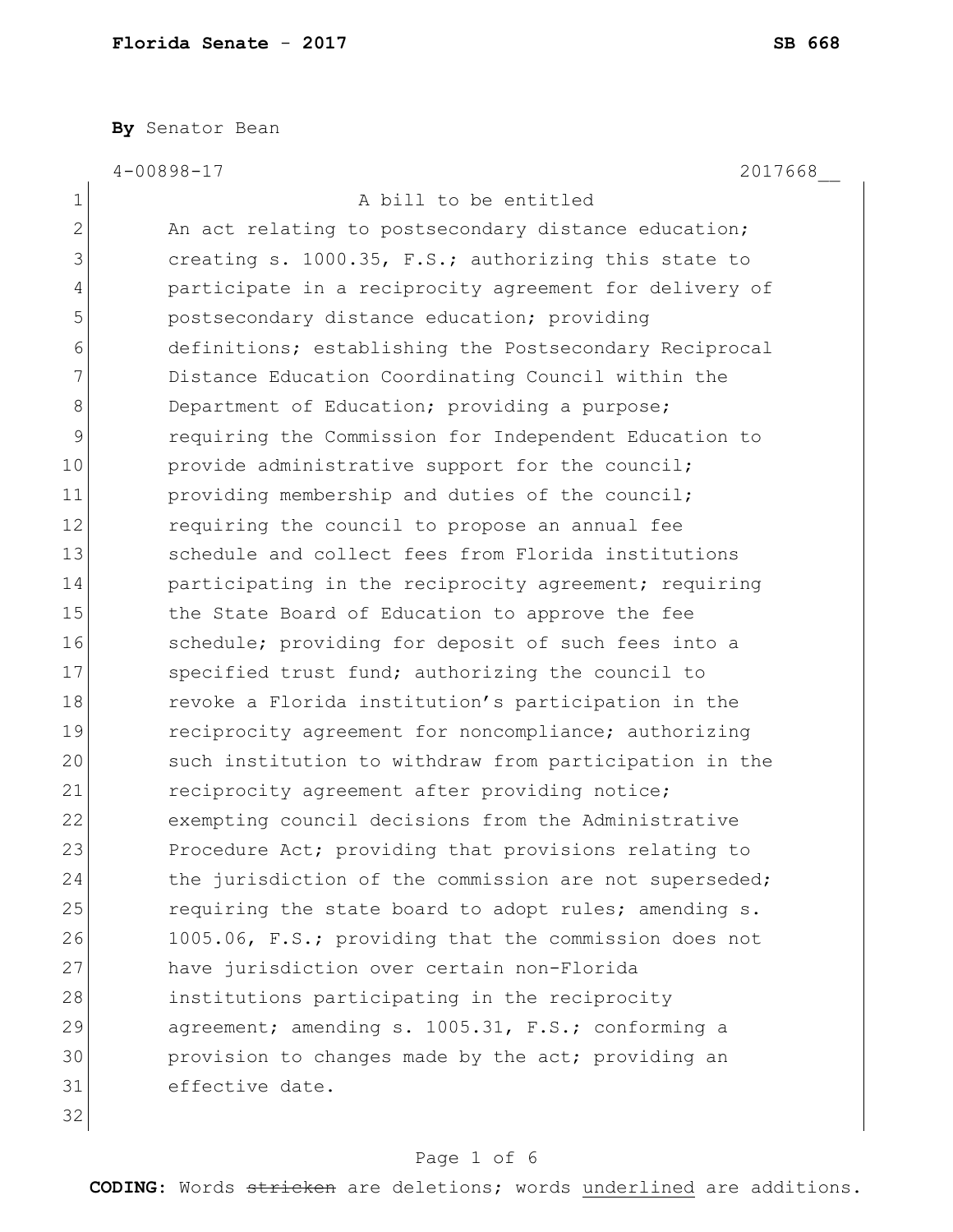|    | $4 - 00898 - 17$<br>2017668                                      |
|----|------------------------------------------------------------------|
| 33 | Be It Enacted by the Legislature of the State of Florida:        |
| 34 |                                                                  |
| 35 | Section 1. Section 1000.35, Florida Statutes, is created to      |
| 36 | read:                                                            |
| 37 | 1000.35 Reciprocity agreement.-                                  |
| 38 | (1) The purpose of this section is to authorize this state       |
| 39 | to participate in a reciprocity agreement with other states for  |
| 40 | the delivery of postsecondary distance education. Each member    |
| 41 | state or institution participating in the reciprocity agreement  |
| 42 | must accept the accreditation standards and criteria of each     |
| 43 | other member state and institution participating in the          |
| 44 | reciprocity agreement to offer postsecondary distance education. |
| 45 | (2) For purposes of this section, the term:                      |
| 46 | (a) "Commission" means the Commission for Independent            |
| 47 | Education.                                                       |
| 48 | (b) "Complaint" means a formal assertion in writing that a       |
| 49 | person, institution, state, agency, or other entity operating    |
| 50 | under the reciprocity agreement has violated the terms of the    |
| 51 | reciprocity agreement or the laws, standards, or regulations     |
| 52 | incorporated therein.                                            |
| 53 | (c) "Council" means the Postsecondary Reciprocal Distance        |
| 54 | Education Coordinating Council, which serves as the single       |
| 55 | portal agency designated by the state to administer the          |
| 56 | reciprocity agreement and serves as the interstate point of      |
| 57 | contact for questions, complaints, and other matters related to  |
| 58 | the reciprocity agreement.                                       |
| 59 | (d) "Department" means the Department of Education.              |
| 60 | (e) "Florida institution" means a postsecondary educational      |
| 61 | institution in this state approved by the council to participate |
|    |                                                                  |

# Page 2 of 6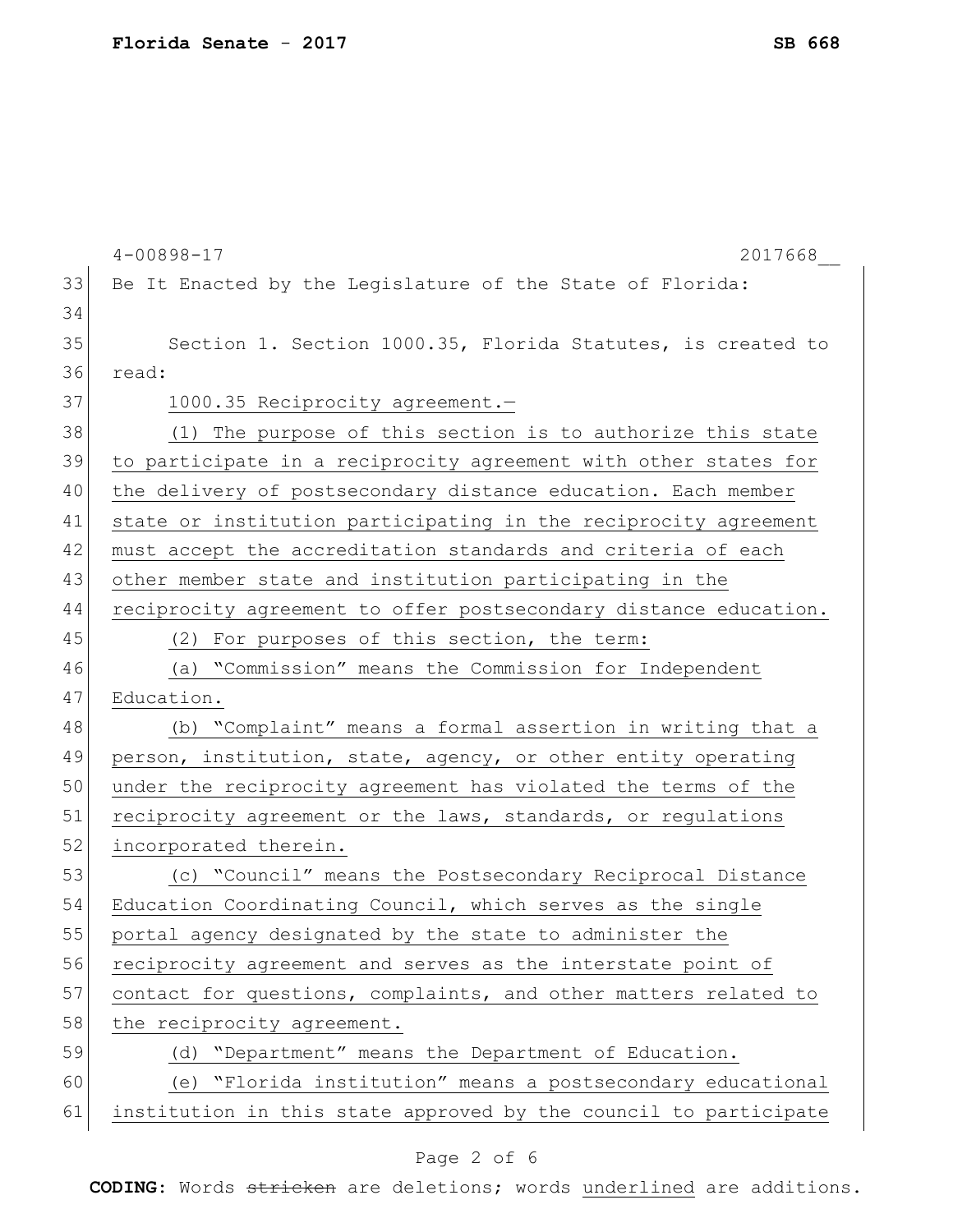|    | $4 - 00898 - 17$<br>2017668                                     |
|----|-----------------------------------------------------------------|
| 62 | in the reciprocity agreement.                                   |
| 63 | (f) "Institution" means a public or private postsecondary       |
| 64 | educational institution that is accredited by a federally       |
| 65 | recognized accrediting body and that awards, at a minimum,      |
| 66 | associate-level degrees requiring at least 2 years of full-time |
| 67 | equivalent college coursework.                                  |
| 68 | (g) "Member state" means a state, territory, or district        |
| 69 | within the United States that has been approved to participate  |
| 70 | in the reciprocity agreement.                                   |
| 71 | (h) "Non-Florida institution" means an institution approved     |
| 72 | by a member state other than this state to participate in the   |
| 73 | reciprocity agreement.                                          |
| 74 | (i) "Reciprocity agreement" means an agreement that             |
| 75 | establishes reciprocity between member states to authorize      |
| 76 | institutions to offer postsecondary distance education in such  |
| 77 | states pursuant to the terms and conditions in the agreement.   |
| 78 | (j) "State board" means the State Board of Education.           |
| 79 | (3)<br>The council is established within the department for     |
| 80 | the purpose of administering the reciprocity agreement, and     |
| 81 | except as otherwise provided in this subsection, shall operate  |
| 82 | consistent with s. 20.052.                                      |
| 83 | (a) The council shall consist of the Chancellor of the          |
| 84 | State University System, the Chancellor of the Florida College  |
| 85 | System, the Chancellor of the Division of Career and Adult      |
| 86 | Education, the Executive Director of the Commission for         |
| 87 | Independent Education, and the President of the Independent     |
| 88 | Colleges and Universities of Florida. The commission shall      |
| 89 | provide administrative support for the council.                 |
| 90 | (b) The council shall:                                          |

# Page 3 of 6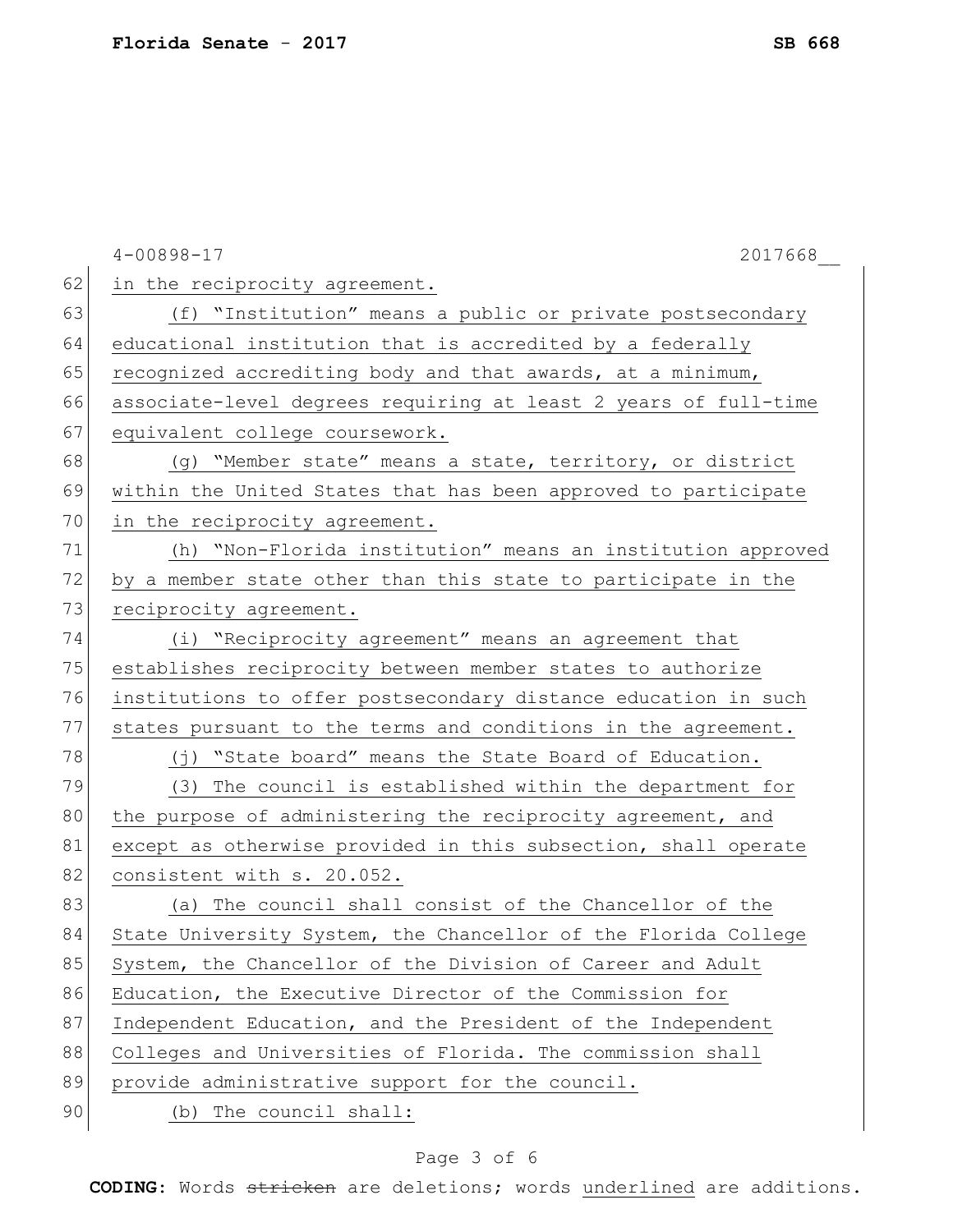|     | $4 - 00898 - 17$<br>2017668                                     |
|-----|-----------------------------------------------------------------|
| 91  | 1. Apply for this state to participate as a member of the       |
| 92  | reciprocity agreement;                                          |
| 93  | 2. Serve as the portal agency for the administration of the     |
| 94  | reciprocity agreement;                                          |
| 95  | 3. Review and approve applications from institutions in         |
| 96  | this state to participate in the reciprocity agreement and      |
| 97  | establish an appeals process for institutions that are not      |
| 98  | approved to participate in the reciprocity agreement;           |
| 99  | 4. Ensure compliance by Florida institutions with the terms     |
| 100 | and provisions of the reciprocity agreement;                    |
| 101 | 5. Comply with the terms and provisions of the reciprocity      |
| 102 | agreement relating to any member state, Florida institution, or |
| 103 | non-Florida institution;                                        |
| 104 | 6. Comply with the reporting requirements in the                |
| 105 | reciprocity agreement and post any required reports on the      |
| 106 | council's website;                                              |
| 107 | 7. Develop and administer a complaint resolution process        |
| 108 | for complaints related to the reciprocity agreement for which   |
| 109 | all available remedies at a Florida institution have been       |
| 110 | exhausted;                                                      |
| 111 | 8. Delegate any responsibilities, obligations, or               |
| 112 | authorities to the commission's staff necessary for the         |
| 113 | administration of this state's participation in the reciprocity |
| 114 | agreement; and                                                  |
| 115 | 9. Recommend rules necessary to administer this section for     |
| 116 | adoption by the state board.                                    |
| 117 | (c) The council shall propose an annual fee schedule and        |
| 118 | collect fees from each Florida institution participating in the |
| 119 | reciprocity agreement. The fees shall be commensurate with the  |

# Page 4 of 6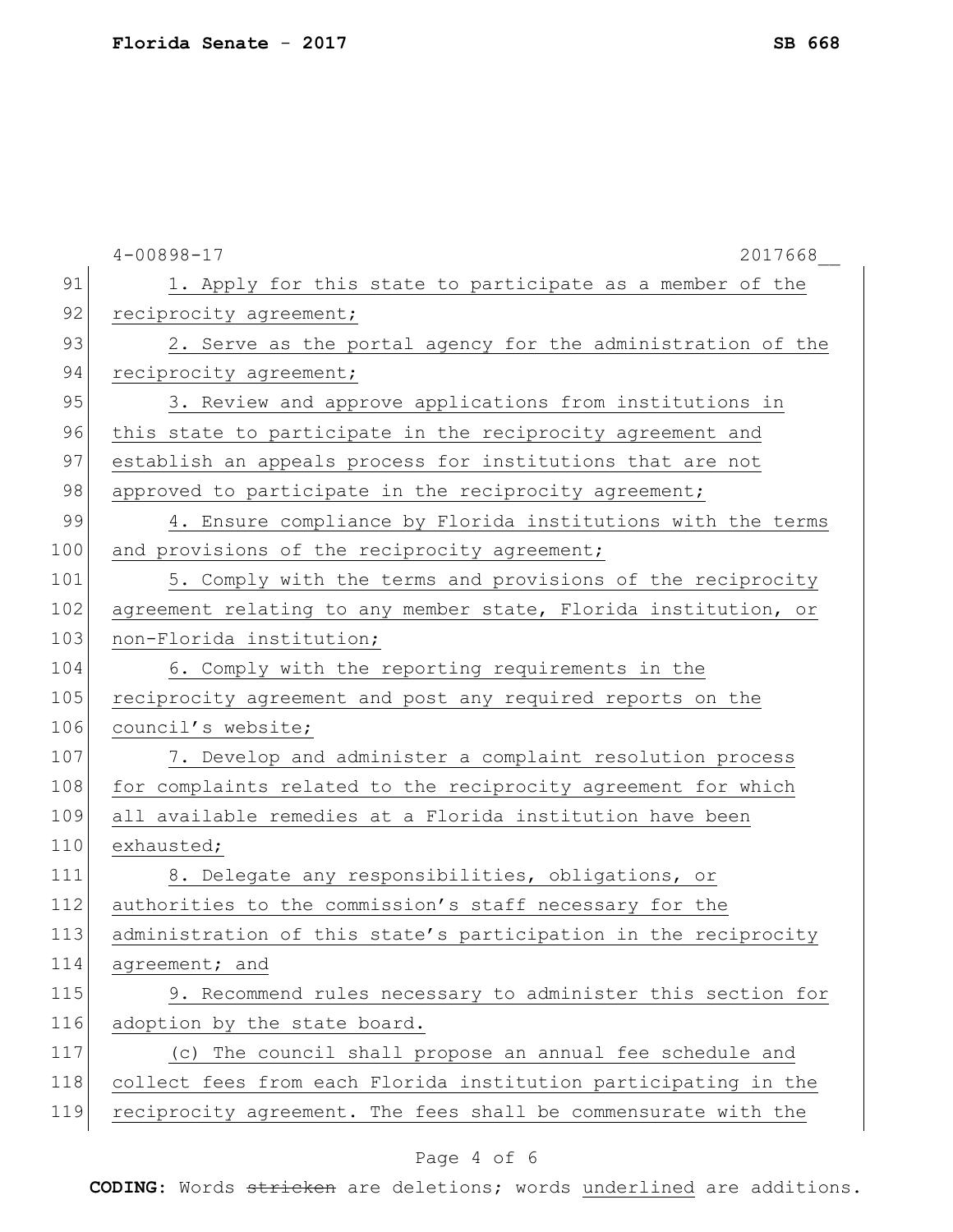|     | $4 - 00898 - 17$<br>2017668                                      |
|-----|------------------------------------------------------------------|
| 120 | costs incurred by the council and the commission for             |
| 121 | administering the reciprocity agreement. The council shall       |
| 122 | submit the proposed fee schedule to the state board for          |
| 123 | approval. The department shall include the approved fee schedule |
| 124 | in its legislative budget request which takes effect unless      |
| 125 | revised in the General Appropriations Act. All fees collected    |
| 126 | pursuant to this paragraph shall be submitted through the        |
| 127 | department to the Chief Financial Officer for deposit into a     |
| 128 | separate account within the Institutional Assessment Trust Fund. |
| 129 | Any fee authorized by the council is nonrefundable unless paid   |
| 130 | in error.                                                        |
| 131 | (d) The council may revoke a Florida institution's               |
| 132 | participation in the reciprocity agreement if the council        |
| 133 | determines such institution is not in compliance with the terms  |
| 134 | and provisions of the reciprocity agreement.                     |
| 135 | (e) A Florida institution may withdraw from participation        |
| 136 | in the reciprocity agreement by submitting notice of its intent  |
| 137 | to withdraw to the council which shall become effective at the   |
| 138 | beginning of the next academic term after receipt of such        |
| 139 | notice.                                                          |
| 140 | (f) Decisions by the council are not subject to chapter          |
| 141 | 120.                                                             |
| 142 | (4) This section does not supersede the requirements in          |
| 143 | chapter 1005 relating to postsecondary educational institutions  |
| 144 | under the jurisdiction of the commission.                        |
| 145 | (5) The state board shall adopt rules to implement this          |
| 146 | section.                                                         |
| 147 | Section 2. Paragraph (h) is added to subsection (1) of           |
| 148 | section 1005.06, Florida Statutes, to read:                      |

# Page 5 of 6